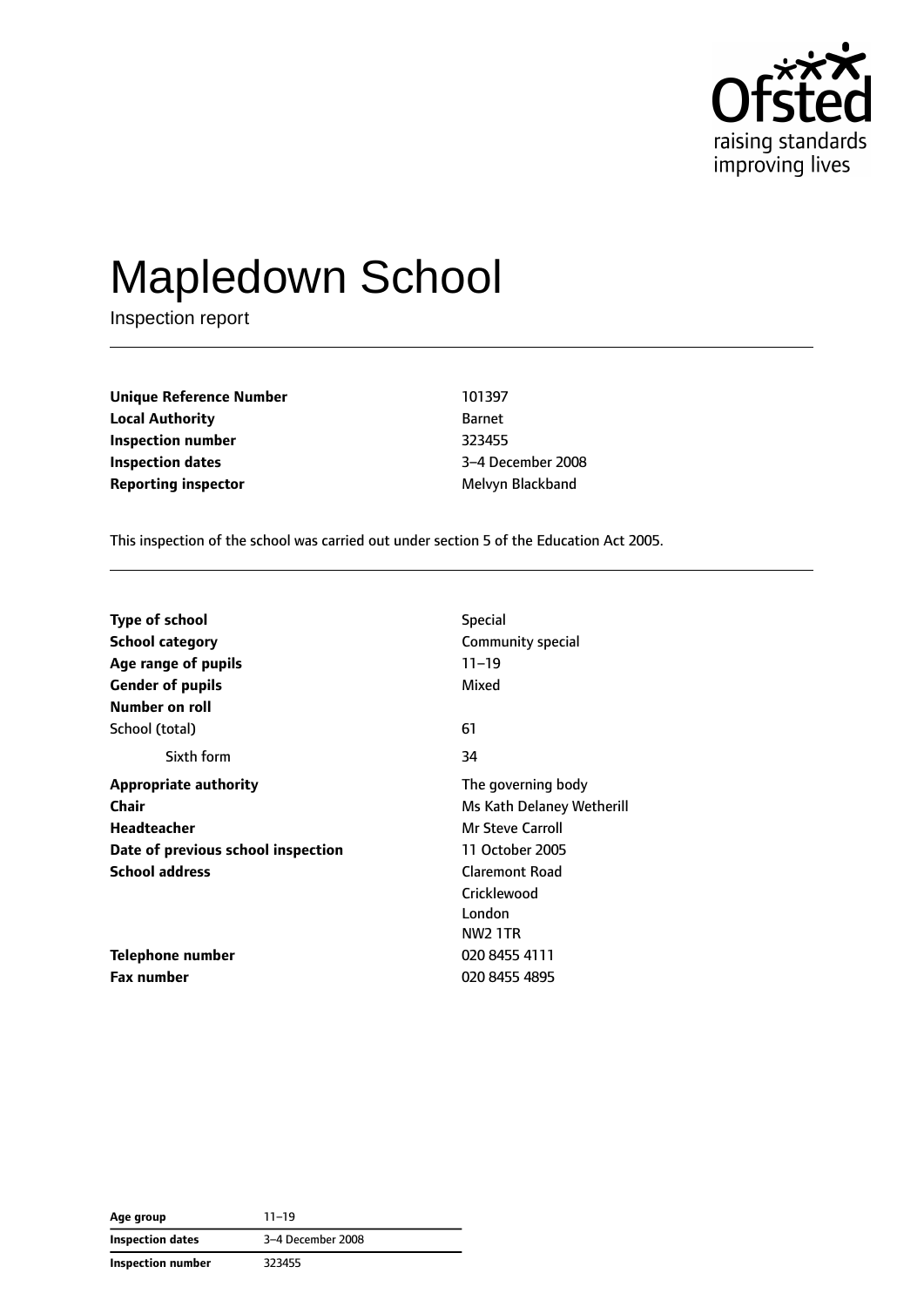.

<sup>©</sup> Crown copyright 2008

Website: www.ofsted.gov.uk

This document may be reproduced in whole or in part for non-commercial educational purposes, provided that the information quoted is reproduced without adaptation and the source and date of publication are stated.

Further copies of this report are obtainable from the school. Under the Education Act 2005, the school must provide a copy of this report free of charge to certain categories of people. A charge not exceeding the full cost of reproduction may be made for any other copies supplied.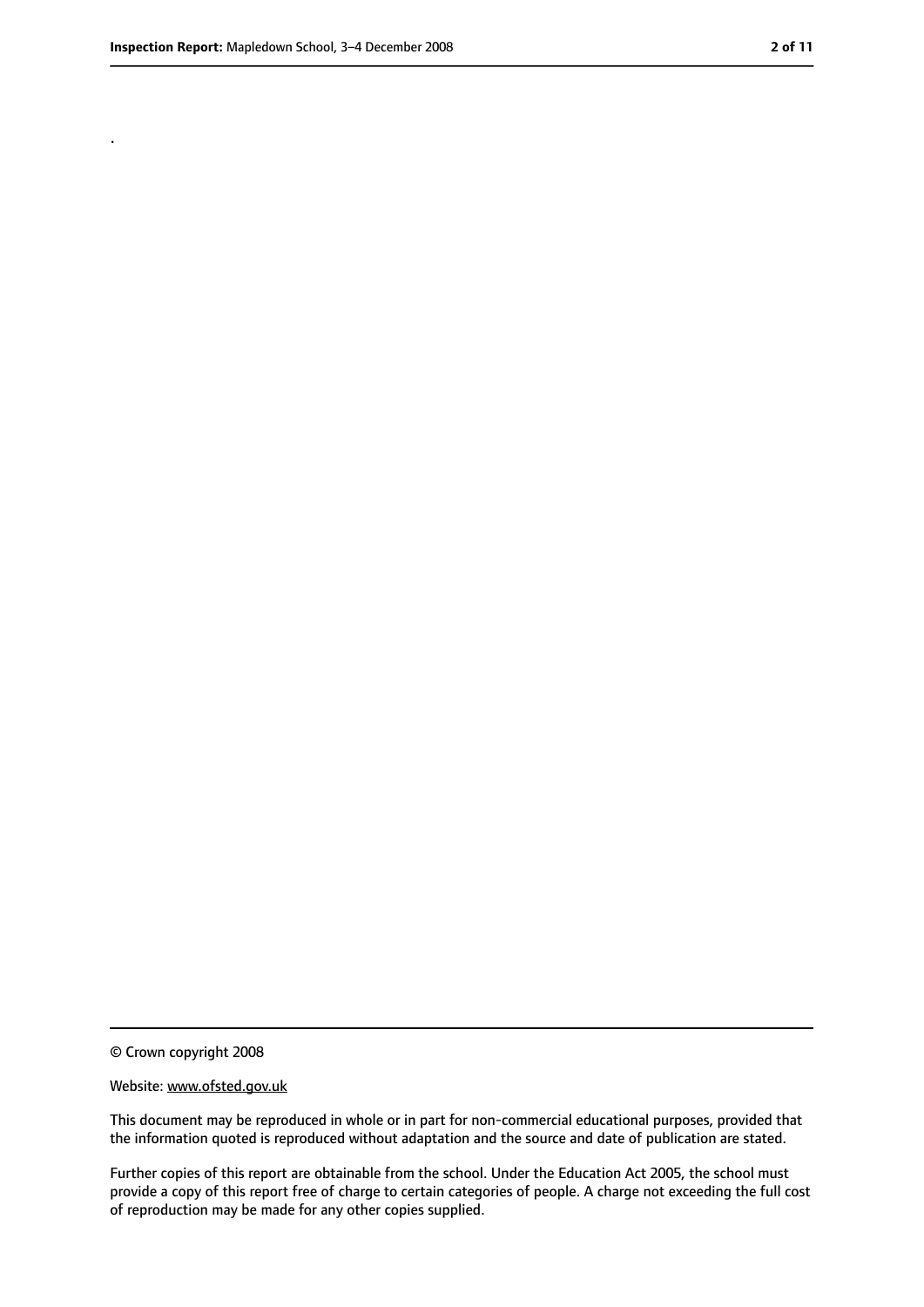# **Introduction**

The inspection was carried out by an Additional Inspector.

#### **Description of the school**

The school provides for students with severe and complex learning needs. An increasing number of students have profound and multiple learning difficulties (PMLD) alongside medical and care needs. Over half of the students are over 16 years old. Two thirds of the students are from differing minority ethnic backgrounds, and almost half of the students are at the earliest stages of learning English. Half of the students are entitled to free school meals. The school has gained many nationally recognised awards in recognition of its work. Since September 2008, the school has achieved specialist school status in Cognition and Learning.

### **Key for inspection grades**

| Grade 1 | Outstanding  |
|---------|--------------|
| Grade 2 | Good         |
| Grade 3 | Satisfactory |
| Grade 4 | Inadequate   |
|         |              |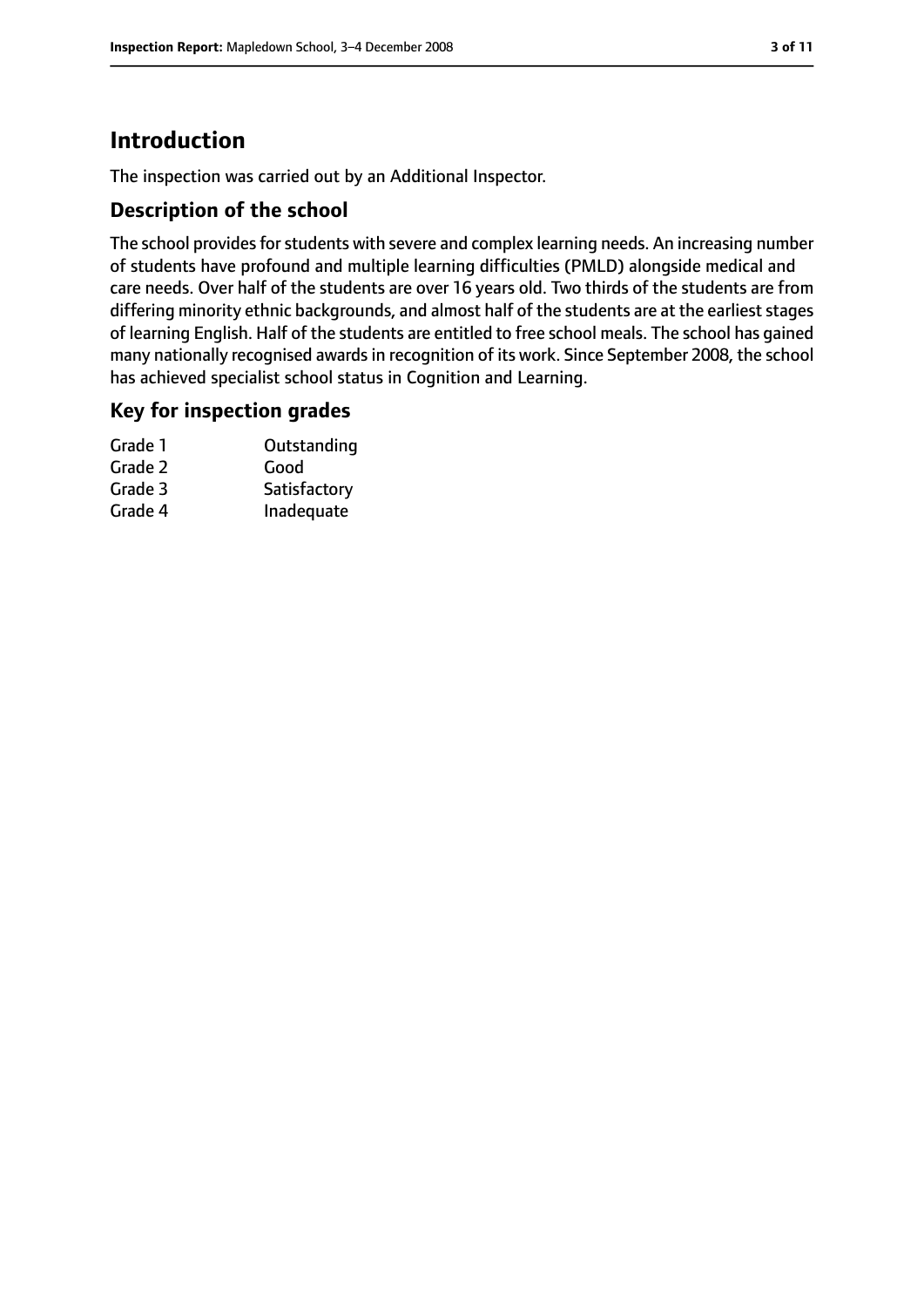#### **Overall effectiveness of the school**

#### **Grade: 1**

Mapledown is an excellent school. The school's leaders have ensured that there has been continuing and sustained improvement since the previous inspection, when the school was also judged to be outstanding. The quality of teaching is excellent and is a major strength of the provision. The teachers in each of the three 'learning zones' of the school, that is for those students with PMLD, those with severe learning difficulties and those with autism, have developed their specialised expertise to a very high level. The school's curriculum is outstanding because it has been carefully adapted to match the learning needs and abilities of each student. Lessons are exceptionally well planned as a result, and tailored very effectively to provide interesting but challenging activities for each individual. The well-trained learning assistants provide excellent support from which the students gain confidence. As a result, the students enjoy their lessons and respond by trying their best. Because of their learning difficulties, the standards reached by the students are exceptionally low, but all of them do well in their studies and most make outstanding progress.

Provision for students aged 14-19 has many excellent features, such as the arrangements to teach students about the world of work and prepare them for the transition to adult life. The students make excellent gains in their levels of maturity and self-confidence, helped by outstanding programmes to teach them 'life skills'. The school, however, does not yet provide a wide enough range of courses to enable some of the higher-ability students to reach their potential.

The students thrive within the caring and supportive ethos of the school. They feel safe and well supported. A strong emphasis is placed on their personal, social and health education (PSHE). As a result, their personal development is outstanding. They learn to remain healthy, to keep safe and to behave well. They value the school, and this is evident from the excellent relationships they have with staff and from their very good attendance. The students arrive at school every day with smiles on their faces. Parents are very happy for their children to attend, knowing they will be safe, that they enjoy their lessons, and that the school has high expectations of their progress. One parent's comment was typical, 'They put the needs of each and every pupil at the forefront of all decisions.'

The headteacher's work has been outstanding in maintaining and continually improving standards. An able management team has supported him, and together they have been very effective in leading staff in the drive to improve students' achievements. A strength of the school lies in the confidence staff have that they will be supported and encouraged to extend their knowledge and skills. Teachers have been very successful in identifying and improving any less effective elements of provision. For instance, the school has recently overhauled the procedures for tracking the students' performance. The school's governors and leaders seek out and act on the views of all connected with the school, not least the students themselves. The governors' level of support and challenge to the school is excellent, and has been very influential in the drive to improve standards even further, as shown, for example, in the recent recognition of specialist school status. The school evaluates its work extremely well and has an outstanding capacity to improve further. Consequently, it gives excellent value for money.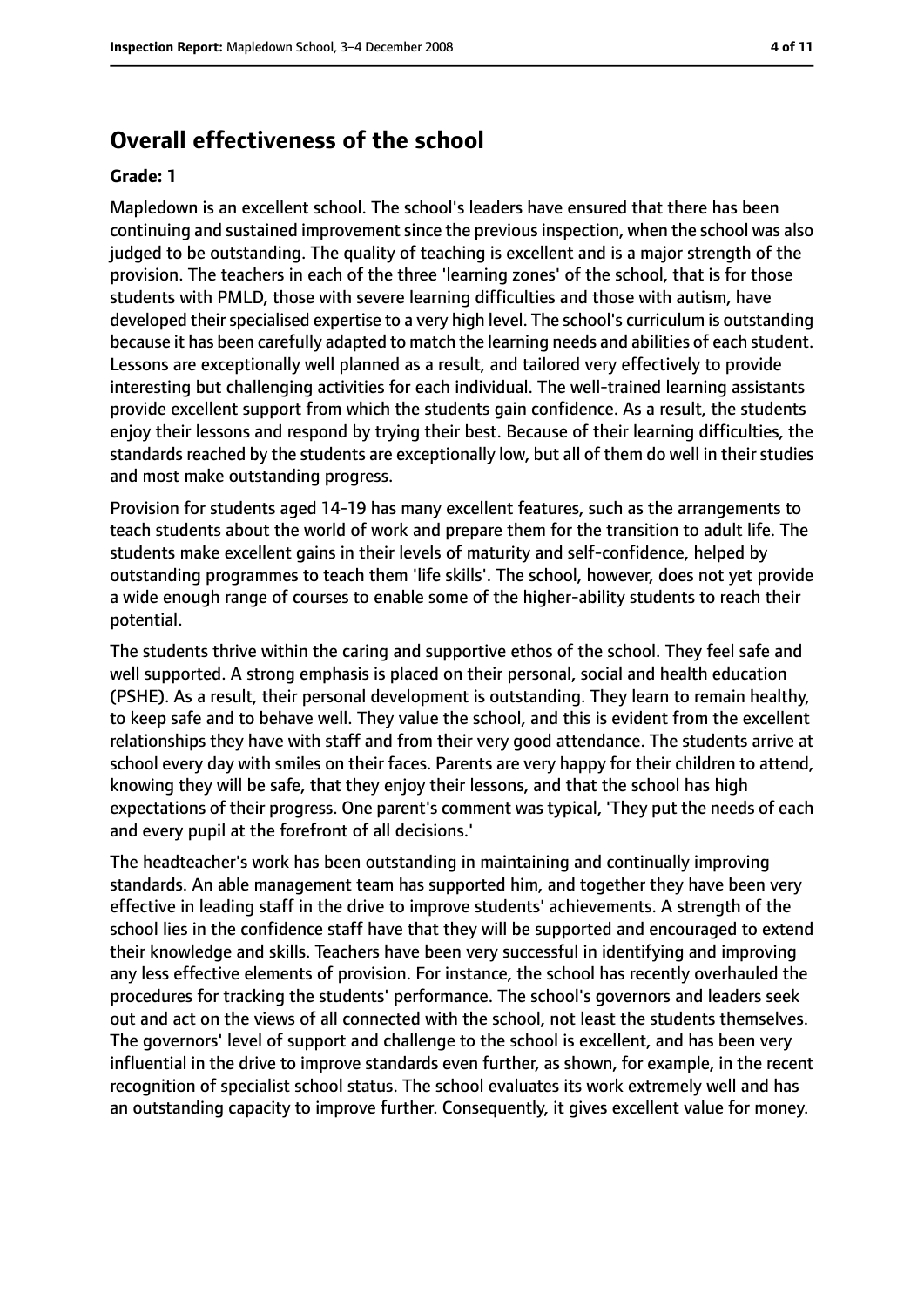#### **Effectiveness of the sixth form**

#### **Grade: 2**

The school has developed very good integrated provision for all the students aged 14--19 years. As a result, the students have a longer and richer experience of preparation for adult life, including work experience, and a wider choice of vocational and creative learning experiences, such as in art and music. Students make outstanding progress in their personal development because of excellent procedures to help them gain experiences of adult life, particularly in their visits to outlets in the Brent Cross shopping centre, where they are welcomed by a range of well known retail organisations. The staff effectively promote an adult ethos and mature behaviour. Excellent teaching results in many students making outstanding progress, particularly in their communication skills. This gives the students confidence to express opinions and, as far as possible, to assert their independence. However, achievement is good overall because the range of courses leading to qualifications is too narrow to allow the higher-ability students, in some cases, to reach their potential. The school has developed good links with local colleges and almost all students leave at the age of 19 years for further education courses.

#### **What the school should do to improve further**

■ Extend the range of courses, which lead to qualifications, for students aged 14-19, so that all students can achieve the highest standards of which they are capable.

## **Achievement and standards**

#### **Grade: 1**

All students achieve very well and many make outstanding progress, although because of their learning difficulties their attainment remains far below that expected of mainstream students. Those making outstanding progress are from all sections of the school population, including the students with severe learning difficulties, the students with PMLD, and those with autistic conditions. The students who are at the earliest stages of learning English receive especially good and well-targeted support and, because of this, they make progress at the same rate as the other students. There is no evidence of underachievement by any group of students or individuals. Students make particularly good progress in learning the basic skills of communication, literacy and numeracy. Most students make excellent progress in meeting their challenging individual education plan (IEP) targets in basic skills and in personal development. This has a clear impact on their excellent overall achievement.

### **Personal development and well-being**

#### **Grade: 1**

The students' excellent progress in personal development reflects the school's strong management of behaviour and its emphasis on moral and social values. Students' spiritual, moral, social and cultural development is outstanding. The students always express their pleasure and support when one of their friends does something well. They experience an exceptionally rich variety of cultural experiences from musicians, artists and performers from all over the world who visit the school. The students gradually develop an excellent awareness of the importance of healthy lifestyles through the many opportunities they are given to take part in physical activity during the day, at lunchtimes and after school. They make very good gains in their social skills through the many communal activities. Students in 14-19 education make excellent progress in acquiring valuable life skills through work experience and effective careers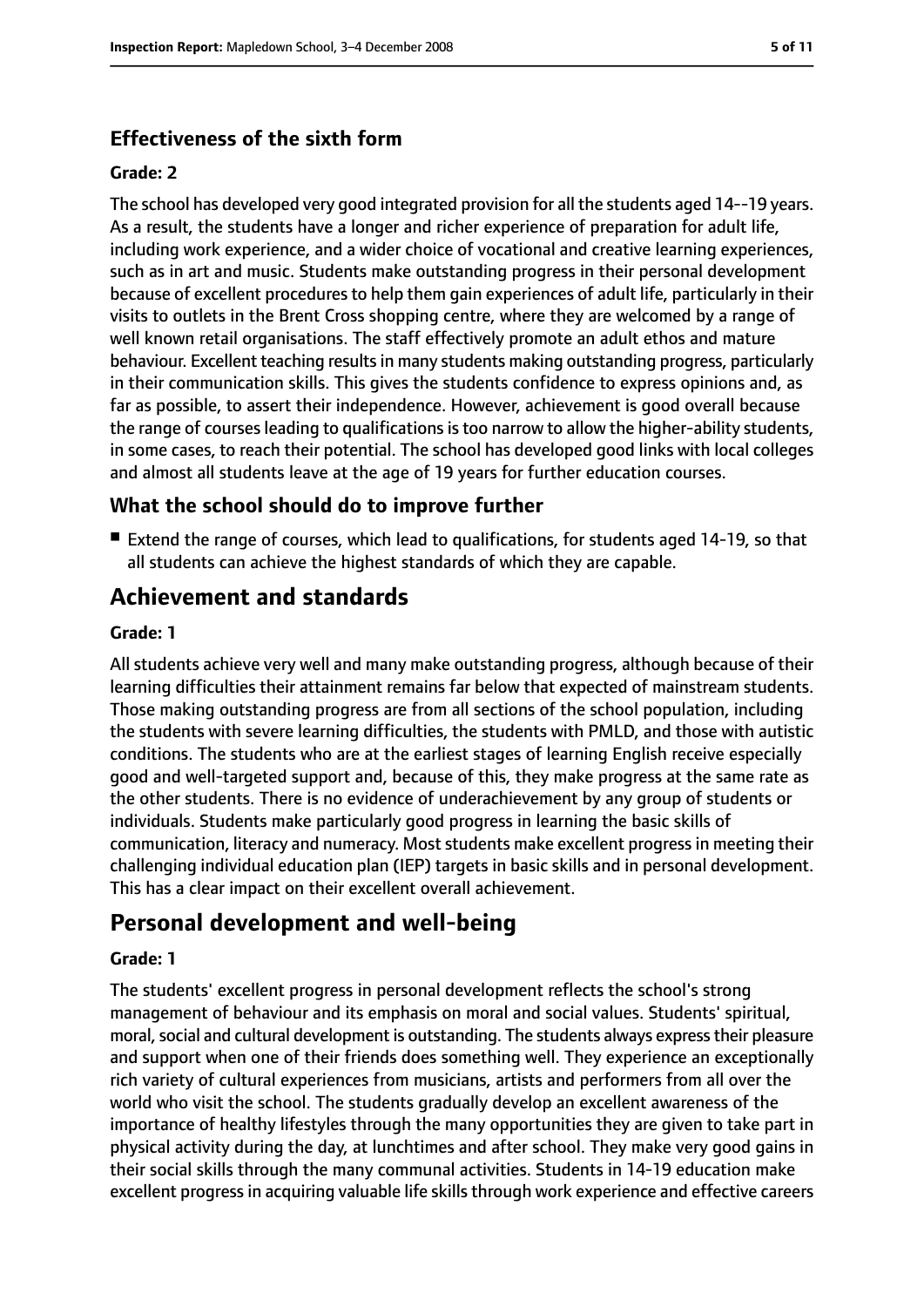provision. Students feel safe within the school's calm and supportive atmosphere, grow in confidence, and know what is expected from them. Behaviour and attendance are outstanding because students' enjoy school so much. Those students who were spoken to were emphatic that they felt free from bullying or unpleasantness, and that they really looked forward to coming to school. The many parents who returned questionnaires were unanimous in their unqualified praise for the school and its impact on their children's lives. Parents used phrases such as, 'Pastoral care is excellent' and 'The school has worked wonders with my son'.

# **Quality of provision**

#### **Teaching and learning**

#### **Grade: 1**

Teaching standards are exceptionally good throughout the school and this has a very substantial impact on the students' achievement. Teachers capture each small step in progress that students make, and this leads to very well-focused targets for each student's further improvement. They know their students very well, and this enables them to plan interesting well-paced lessons. As a result of excellent planning, the support staff have a clear understanding of what the students should learn in each lesson and of the best way to ensure that they do so. As a result, they are able to give a high degree of focused individual support to each student. The students like their teachers and the support staff, enjoy their lessons, and consequently try their best. The very effective emphasis on developing communication skills greatly enhances their involvement in learning activities, and their progress. The management of behaviour is excellent. Students understand and respond to clear routines. When a student's behaviour becomes unacceptable, it is dealt with calmly and with understanding and support for the student involved.

#### **Curriculum and other activities**

#### **Grade: 1**

Students enjoy a carefully constructed curriculum which is very well adapted to their needs and which is rigorously monitored for its effectiveness. There is a range of very good programmes for students in 14-19 provision, and particularly good arrangements for work-related learning. Programmes in PSHE underpin much of the school's work, and these make a substantial impact on the students' achievement in personal skills and on their knowledge about the advantages of a healthy lifestyle and about their own safety. The school's excellent provision for the development of students' communication and other basic skills is extremely effective in promoting the students' confidence and their access to learning opportunities. There is a wide range of activities which take students out of the classroom, such as their visits to the British Museum and to Docklands, teaching them to behave appropriately in the community. This adds substantially to their social skills, their self-confidence and their interest in learning.

#### **Care, guidance and support**

#### **Grade: 1**

The safeguarding of students is the school's highest priority. It maintains excellent links with outside agencies, such as therapy and other health professionals, to help ensure that all the students' needs are fully addressed. The generous staffing means students have many opportunitiesto communicate with favourite adults, and that there are supportive relationships. The students are proud of their successes, and like the way that the staff tell them how well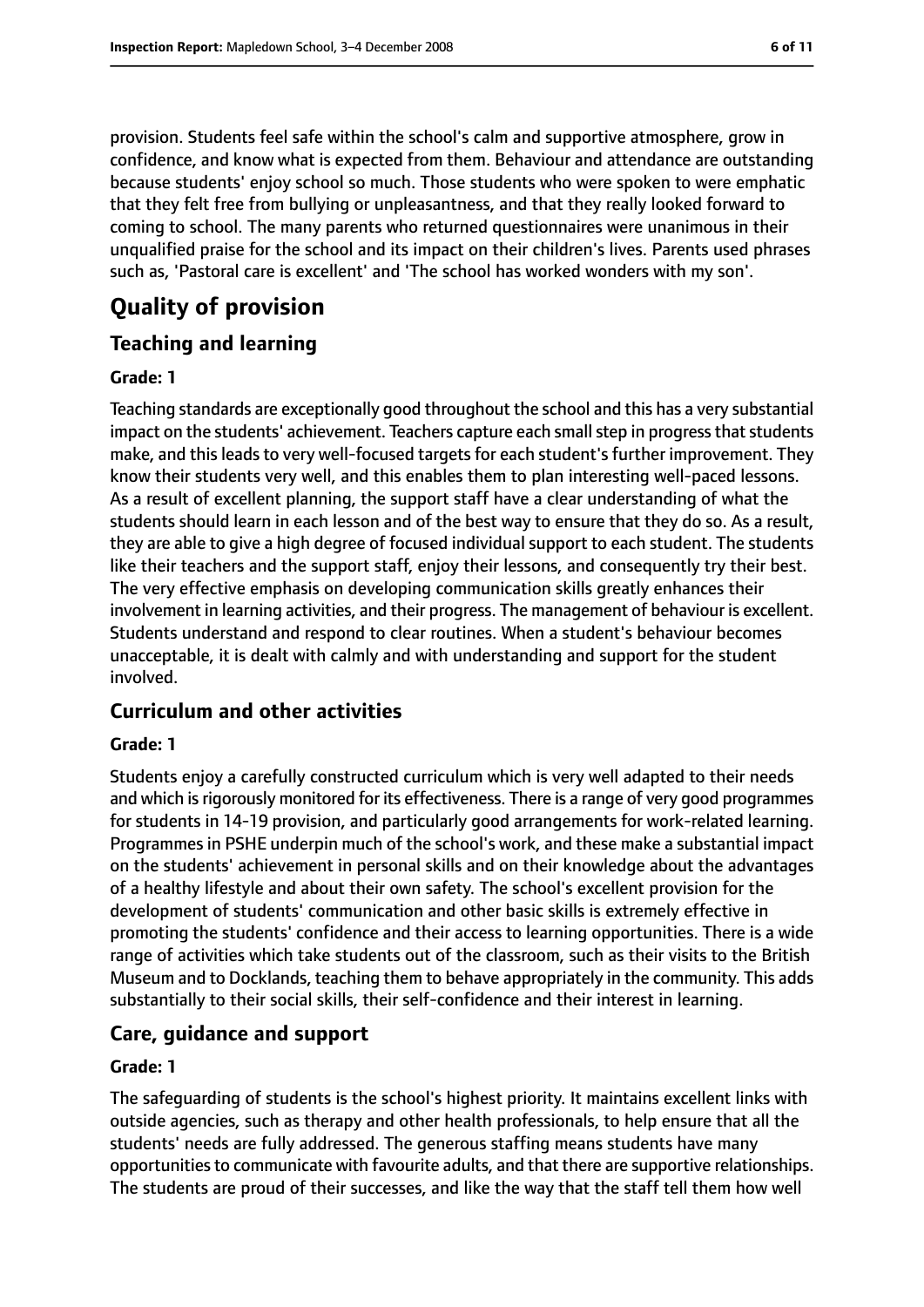they are doing in both their work and personal development, and reward them with praise and encouragement. Parents receive very high quality information about their children at annual review meetings, and the students are fully involved in agreeing their own targets. They clearly know how to improve their work. Students receive very good advice and support as they are about to leave school. There are good links with local colleges, which result in almost all students taking advantage of further education courses when they leave school.

#### **Leadership and management**

#### **Grade: 1**

The school's leaders have continued to drive up standards of teaching and student achievement since the previous inspection. A strength of the school lies in the rigorous and effective way in which managers monitor, evaluate and improve on every aspect of the school's performance. The school's internal procedures for self-evaluation are exemplary. These are complemented by the stringent criteria set by outside bodies, who have confirmed the uniformly high standards with many awards for the quality of the school's provision. There are very effective procedures, for instance, to measure and improve staff performance. Communication within the school is excellent. Staff feel fully consulted, involved and valued. There are excellent procedures to support new staff, and the quality of professional training is outstanding. These factors make a considerable contribution to sustaining students' outstanding achievement. Governors work closely with individual staff and they rigorously monitor the school's strengths and areas for development.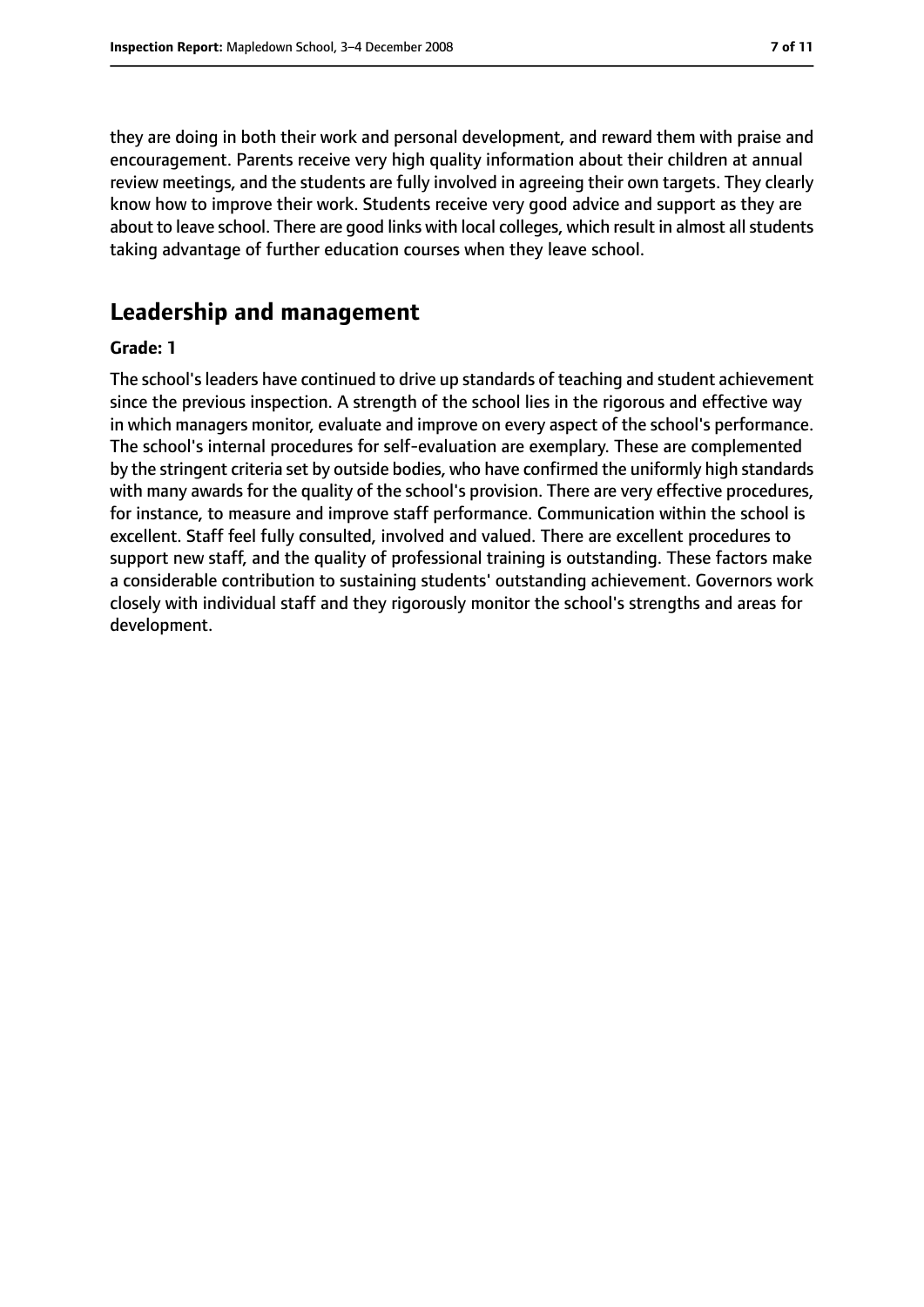**Any complaints about the inspection or the report should be made following the procedures set out in the guidance 'Complaints about school inspection', which is available from Ofsted's website: www.ofsted.gov.uk.**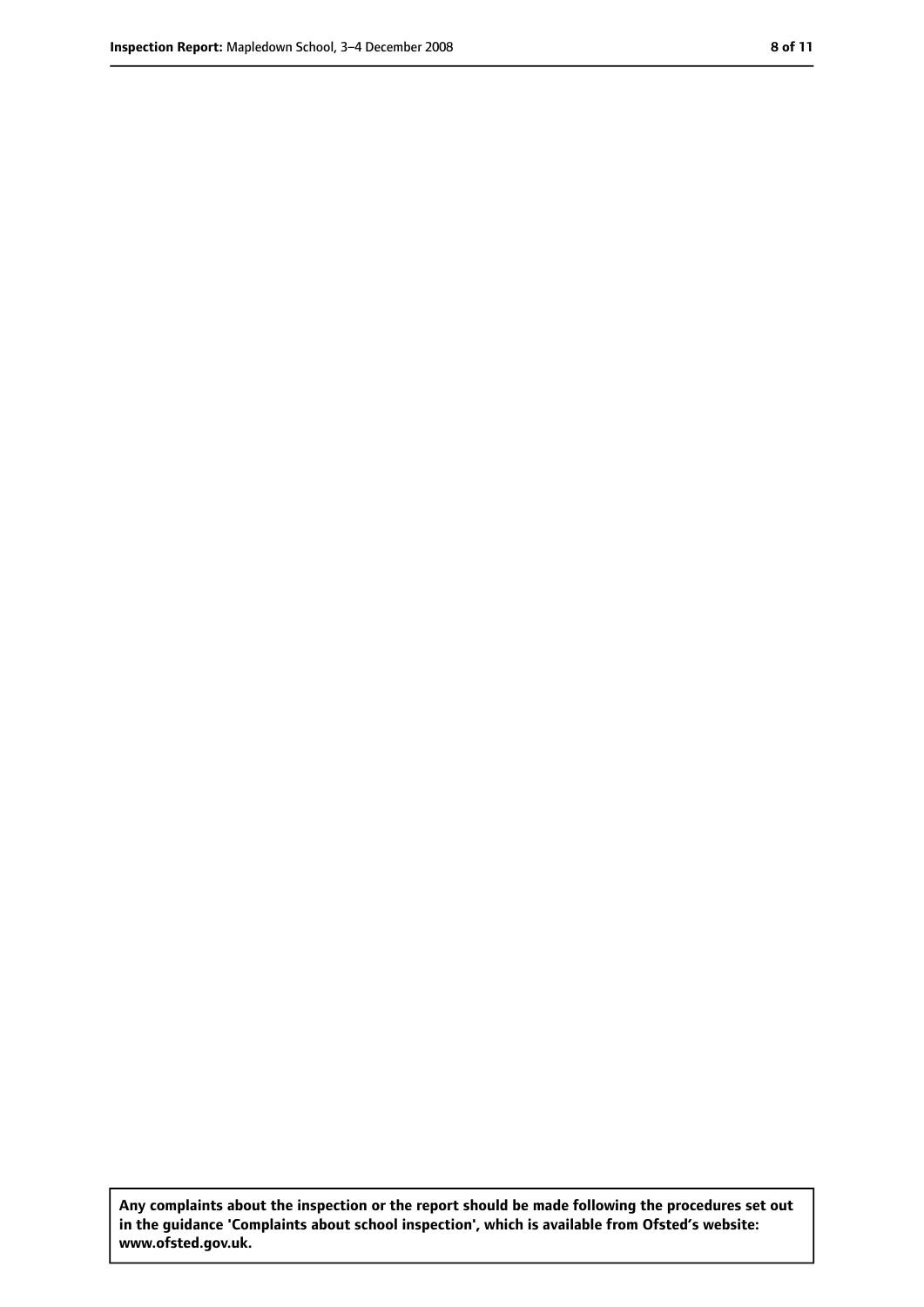# **Inspection judgements**

| Key to judgements: grade 1 is outstanding, grade 2 good, grade 3 | <b>School</b><br><b>Overall</b> | $16-19$ |
|------------------------------------------------------------------|---------------------------------|---------|
| satisfactory, and grade 4 inadequate                             |                                 |         |

#### **Overall effectiveness**

| How effective, efficient and inclusive is the provision of<br>education, integrated care and any extended services in<br>meeting the needs of learners? |     |     |
|---------------------------------------------------------------------------------------------------------------------------------------------------------|-----|-----|
| Effective steps have been taken to promote improvement since<br>the last inspection                                                                     | Yes | Yes |
| How well does the school work in partnership with others to<br>promote learners' well being?                                                            |     |     |
| The capacity to make any necessary improvements                                                                                                         |     |     |

#### **Achievement and standards**

| How well do learners achieve?                                                                               |  |
|-------------------------------------------------------------------------------------------------------------|--|
| The standards <sup>1</sup> reached by learners                                                              |  |
| How well learners make progress, taking account of any<br>significant variations between groups of learners |  |
| How well learners with learning difficulties and/or disabilities<br>make progress                           |  |

#### **Annex A**

<sup>&</sup>lt;sup>1</sup>Grade 1 - Exceptionally and consistently high; Grade 2 - Generally above average with none significantly below average; Grade 3 - Broadly average to below average; Grade 4 - Exceptionally low.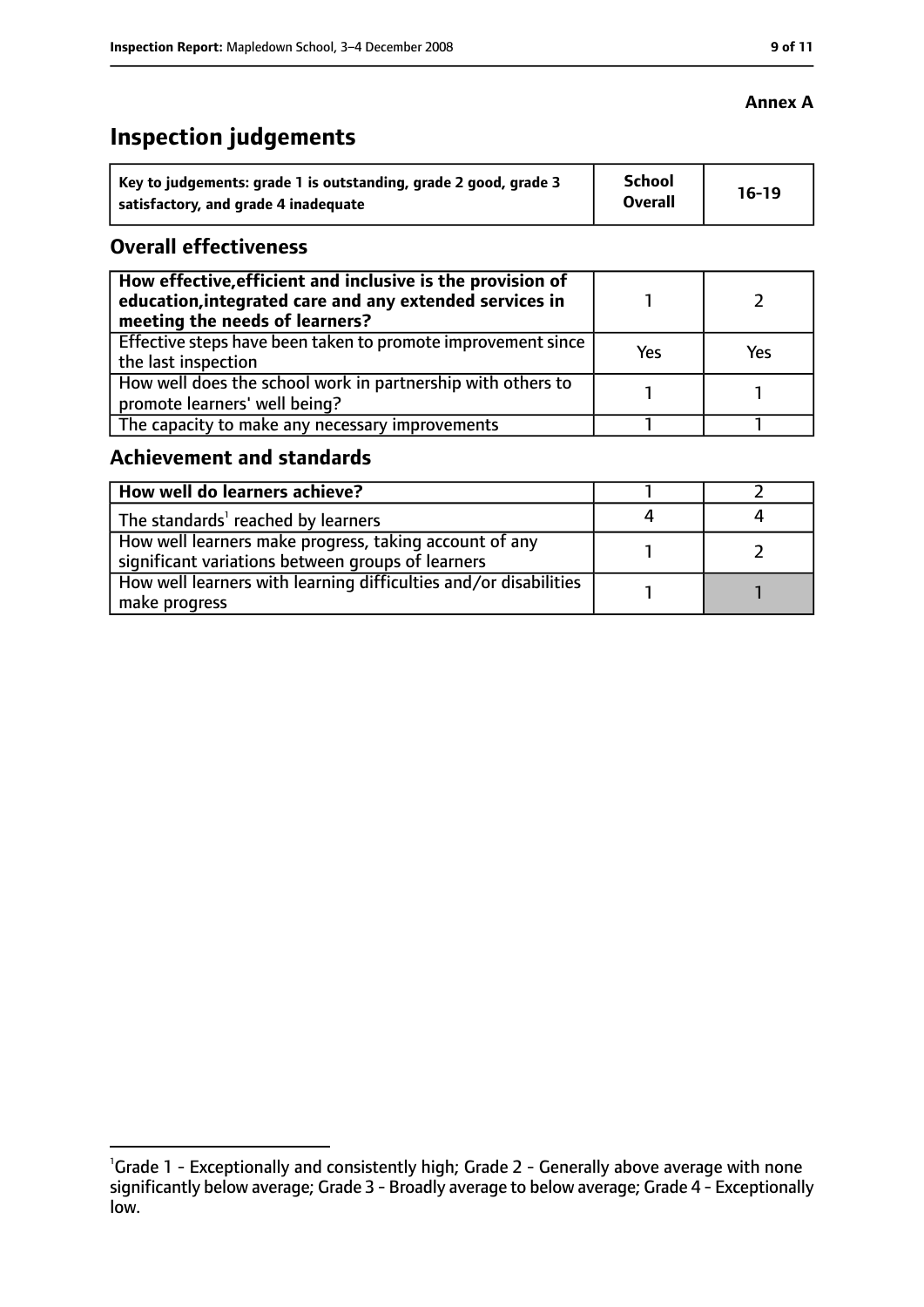# **Personal development and well-being**

| How good are the overall personal development and<br>well-being of the learners?                                 |  |
|------------------------------------------------------------------------------------------------------------------|--|
| The extent of learners' spiritual, moral, social and cultural<br>development                                     |  |
| The extent to which learners adopt healthy lifestyles                                                            |  |
| The extent to which learners adopt safe practices                                                                |  |
| The extent to which learners enjoy their education                                                               |  |
| The attendance of learners                                                                                       |  |
| The behaviour of learners                                                                                        |  |
| The extent to which learners make a positive contribution to<br>the community                                    |  |
| How well learners develop workplace and other skills that will<br>contribute to their future economic well-being |  |

# **The quality of provision**

| $\mid$ How effective are teaching and learning in meeting the<br>full range of learners' needs?       |  |
|-------------------------------------------------------------------------------------------------------|--|
| How well do the curriculum and other activities meet the range<br>of needs and interests of learners? |  |
| How well are learners cared for, quided and supported?                                                |  |

# **Leadership and management**

| How effective are leadership and management in raising<br>achievement and supporting all learners?                                                 |     |     |
|----------------------------------------------------------------------------------------------------------------------------------------------------|-----|-----|
| How effectively leaders and managers at all levels set clear<br>direction leading to improvement and promote high quality of<br>care and education |     |     |
| How effectively leaders and managers use challenging targets<br>to raise standards                                                                 |     |     |
| The effectiveness of the school's self-evaluation                                                                                                  |     |     |
| How well equality of opportunity is promoted and discrimination<br>eliminated                                                                      |     |     |
| How well does the school contribute to community cohesion?                                                                                         |     |     |
| How effectively and efficiently resources, including staff, are<br>deployed to achieve value for money                                             |     |     |
| The extent to which governors and other supervisory boards<br>discharge their responsibilities                                                     |     |     |
| Do procedures for safeguarding learners meet current<br>qovernment requirements?                                                                   | Yes | Yes |
| Does this school require special measures?                                                                                                         | No  |     |
| Does this school require a notice to improve?                                                                                                      | No  |     |